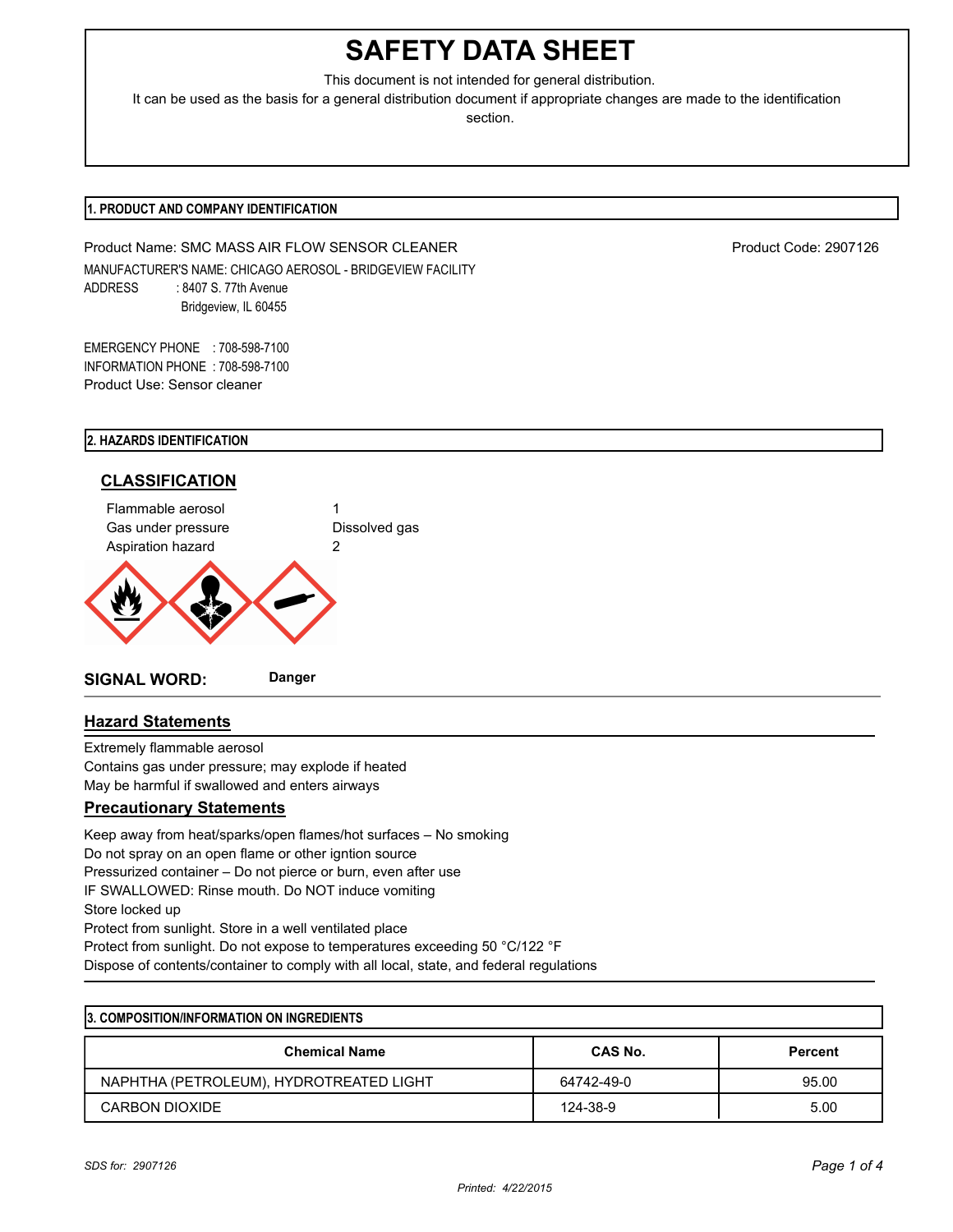I**NHALATION:** Remove to fresh air. Administer oxygen if needed. Apply artificial respiration if breating has stopped. Get medical attention.

**EYE CONTACT:** Wash immediately with large volumes of fresh water for at least 15 minutes . Get medical attention.

**SKIN CONTACT:** Wipe off with a towel. Wash with soap and water. Get medical attention if irritation persists.

**INGESTION:** Not a likely route of exposure.

**Most important symptoms/effects, acute and delayed:** Repeated exposure may cause skin dryness or cracking. May cause drowsiness or dizziness.

**Indication of immediate medical attention and special treatment needed:** None known.

#### **5. FIRE FIGHTING MEASURES**

**Suitable and unsuitable extinguising media:** Foam, Alcohol foam, CO2, Dry chemical, Water fog. Water spray may be ineffective.

**Specific hazards arising from the chemical:** Closed containers may explode from internal pressure build-up when exposed to extreme heat and discharge contents. Liquid content of container will support combustion. Overexposure to decomposition products may cause a health hazard. Symptoms may not be readily apparent. Obtain medical attention. Hazardous decomposition products include carbon dioxide, carbon monoxide, and other toxic fumes

**Special equipment and precautions for fire-fighters:** Water may be used to cool containers to prevent pressure build-up and explosion when exposed to extreme heat. Wear goggles and use self-contained breathing apparatus . If water is used, fog nozzles are preferred.

#### **6. ACCIDENTAL RELEASE MEASURES**

**Personal precautions, protective equipment, and emergency procedures:** Avoid breathing vapors. Ventilate area. Remove all sources of ignition.

**Methods and materials for containment and cleaning up:** Clean up with absorbent material and place in closed containers for disposal.

#### **7. HANDLING AND STORAGE**

**Precautions for safe handling:** Do not puncture or incinerate (burn) cans. Do not stick pins, nails, or any other sharp objects into opening on top of can. Do not spray in eyes. Do not take internally. See product label for additional information.

**Conditions for safe storage, including any incompatibilities:** Store and use in cool, dry, well-ventilated areas. Do not store above 120 F.

| <b>8. EXPOSURE CONTROL/PERSONAL PROTECTION</b> |                             |                              |                              |  |
|------------------------------------------------|-----------------------------|------------------------------|------------------------------|--|
| Chemical Name / CAS No.                        | <b>OSHA Exposure Limits</b> | <b>ACGIH Exposure Limits</b> | <b>Other Exposure Limits</b> |  |
| NAPHTHA (PETROLEUM),                           | TWA: 500 ppm;               | TLV-TWA: 500 ppm             |                              |  |
| <b>IHYDROTREATED LIGHT</b>                     | PEL-CEILING: not            | TLV-STEL: 1000 ppm           |                              |  |
| 64742-49-0                                     | determined                  |                              |                              |  |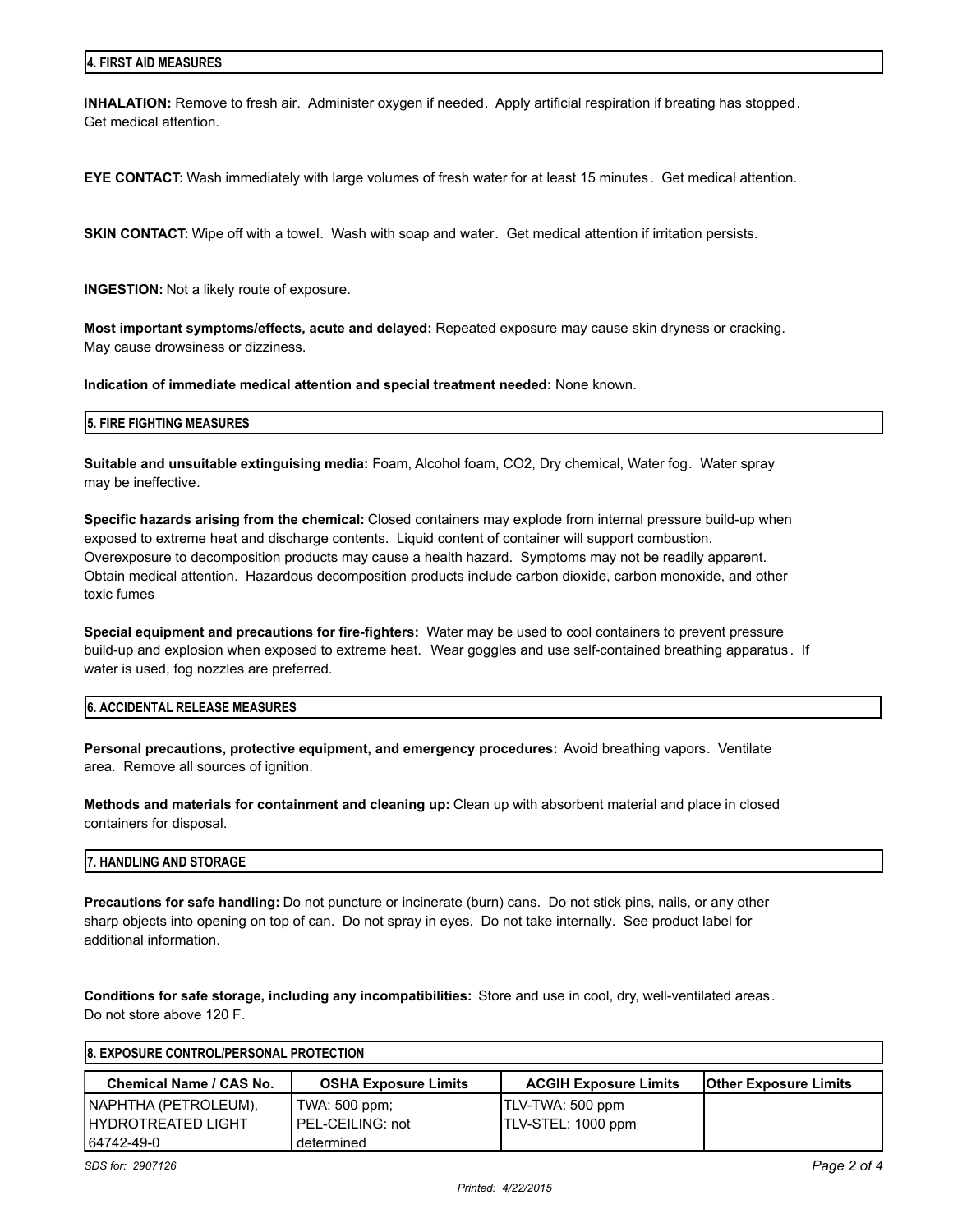**Appropriate engineering controls:** Ventilation should be sufficient to prevent inhalation of any vapors . General dilution and/or local exhoust ventilation in volume to keep PEL/TLV of most hazardous ingredient below acceptable limit and lel below stated limit.

# **Individual protection measures:**

**Respiratory protection:** None under normal use. Avoid breathing vapors. In restricted areas , use approved chemical/mechanical filters designed to remove a combination or particles and vapor. In confined areas, use an approved air line respirator or hood. Self-contained breathing apparatus is required for vapor concentrations above PEL/TLV limits.

**Protective gloves:** None under normal use. Use solvent-resistant for prolonged or repeated contact.

**Eye protection:** None under normal use. However, use of safety glasses with splah guards or full face shield should be used if indicated.

**Other protective clothing or equipment:** None under normal use. However, use of solvent- resitant aprons or other clothing is recommended. Eye washes and safety showers in the workplace are recommended. SHOWERS IN THE WORKPLACE ARE RECOMMENDED.

## **9. PHYSICAL AND CHEMICAL PROPERTIES**

| Appearance: Aerosol product              | <b>Odor: Solvent</b>                                        |
|------------------------------------------|-------------------------------------------------------------|
| Vapor Pressure: Not determined           | <b>Odor threshold: Not determined</b>                       |
| Vapor Density: Heavier than air          | <b>pH:</b> Not applicable                                   |
| <b>Density: 0.671006527</b>              | Melting point: Not determined                               |
| <b>Freezing point: Not determined</b>    | Solubility: Not determined                                  |
| <b>Boiling point: N/A</b>                | <b>Flash point: Not determined</b>                          |
| Evaporation rate: Slower than ether      | Flammability: Level 3 Aerosol                               |
| <b>Explosive Limits: Not applicable</b>  | Partition coefficient (n- Not determined<br>octanol/water): |
| Autoignition temperature: Not determined | Decomposition temperature: Not determined                   |
| Viscosity: Not determined                |                                                             |

## **10. STABILITY AND REACTIVITY**

**Reactivity:** Not reactive under normal conditions of use.

**Chemical stability:** Stable under normal storage and handling conditions.

**Possibility of hazardous reactions:** None known.

**Incompatible materials:** No data

**Hazardous decomposition products:**

No data